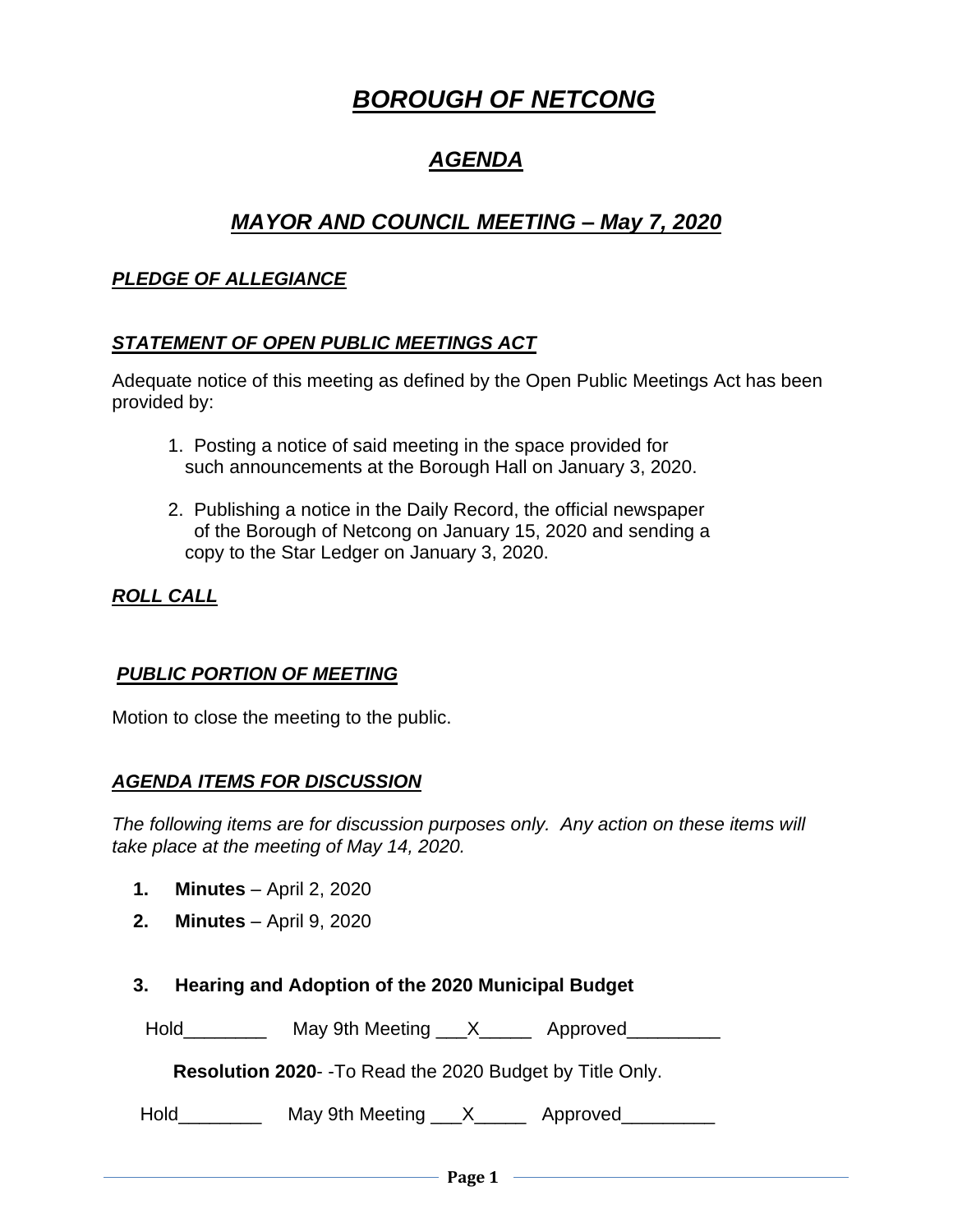**Resolution 2020-** -To Adopt the 2020 Budget

Hold May 9th Meeting X Approved

#### **4. Public Hearing and Adoption of SID Budget**

Hold May 14 Meeting X Approved

 **Resolution 2020-** – Approving the 2020 Budget for the Special Improvement District of the Borough of Netcong

Hold\_\_\_\_\_\_\_\_\_\_\_\_ May 14 Meeting \_\_X\_\_\_\_\_ Approved\_\_\_\_\_\_\_\_\_

**5. Ordinance Adoption - Capital Ordinance 2020-7 -** CAPITAL ORDINANCE OF THE BOROUGH OF NETCONG, IN THE COUNTY OF MORRIS, NEW JERSEY AUTHORIZING VARIOUS EQUIPMENT ACQUISITIONS IN, BY AND FOR THE WATER UTILITY OF THE BOROUGH, APPROPRIATING THEREFOR THE SUM OF \$22,500 AND PROVIDING THAT SUCH SUM SO APPROPRIATED SHALL BE RAISED FROM THE WATER UTILITY CAPITAL IMPROVEMENT FUND.

Hold\_\_\_\_\_\_\_\_\_\_\_ May 14 Meeting \_\_X\_\_\_\_ Approved\_\_\_\_\_\_\_\_\_

**6. Ordinance Adoption - Capital Ordinance 2020-8-** CAPITAL ORDINANCE OF THE BOROUGH OF NETCONG, IN THE COUNTY OF MORRIS, NEW JERSEY AUTHORIZING THE FUNDING OF A PORTION OF THE COST OF THE ACQUISITION OF AN ASPHALT ROLLER IN, BY AND FOR THE SEWER UTILITY OF THE BOROUGH, APPROPRIATING THEREFOR THE SUM OF \$10,500 AND PROVIDING THAT SUCH SUM SO APPROPRIATED SHALL BE RAISED FROM THE SEWER UTILITY CAPITAL IMPROVEMENT FUND.

Hold\_\_\_\_\_\_\_\_\_\_\_ May 14 Meeting \_\_X\_\_\_\_\_ Approved\_\_\_\_\_\_\_\_\_

**7. Ordinance Adoption** – **Bond Ordinance 2020-9 –** BOND ORDINANCE TO AUTHORIZE THE MAKING OF VARIOUS ROAD IMPROVEMENTS IN, BY AND FOR THE BOROUGH OF NETCONG, IN THE COUNTY OF MORRIS, STATE OF NEW JERSEY, TO APPROPRIATE THE SUM OF \$335,000 TO PAY THE COST THEREOF, TO APPROPRIATE STATE GRANTS, TO AUTHORIZE THE ISSUANCE OF BONDS TO FINANCE SUCH APPROPRIATION AND TO PROVIDE FOR THE ISSUANCE OF BOND ANTICIPATION NOTES IN ANTICIPATION OF THE ISSUANCE OF SUCH BONDS.

Hold\_\_\_\_\_\_\_\_\_\_\_ May 14 Meeting \_\_X\_\_\_\_\_ Approved\_\_\_\_\_\_\_\_\_

**8. Ordinance Adoption - Bond Ordinance 2020-10-** BOND ORDINANCE TO AUTHORIZE THE MAKING OF VARIOUS PUBLIC IMPROVEMENTS AND THE ACQUISITION OF NEW ADDITIONAL OR REPLACEMENT EQUIPMENT AND MACHINERY, NEW COMMUNICATION AND SIGNAL SYSTEMS EQUIPMENT AND NEW INFORMATION TECHNOLOGY EQUIPMENT IN, BY AND FOR THE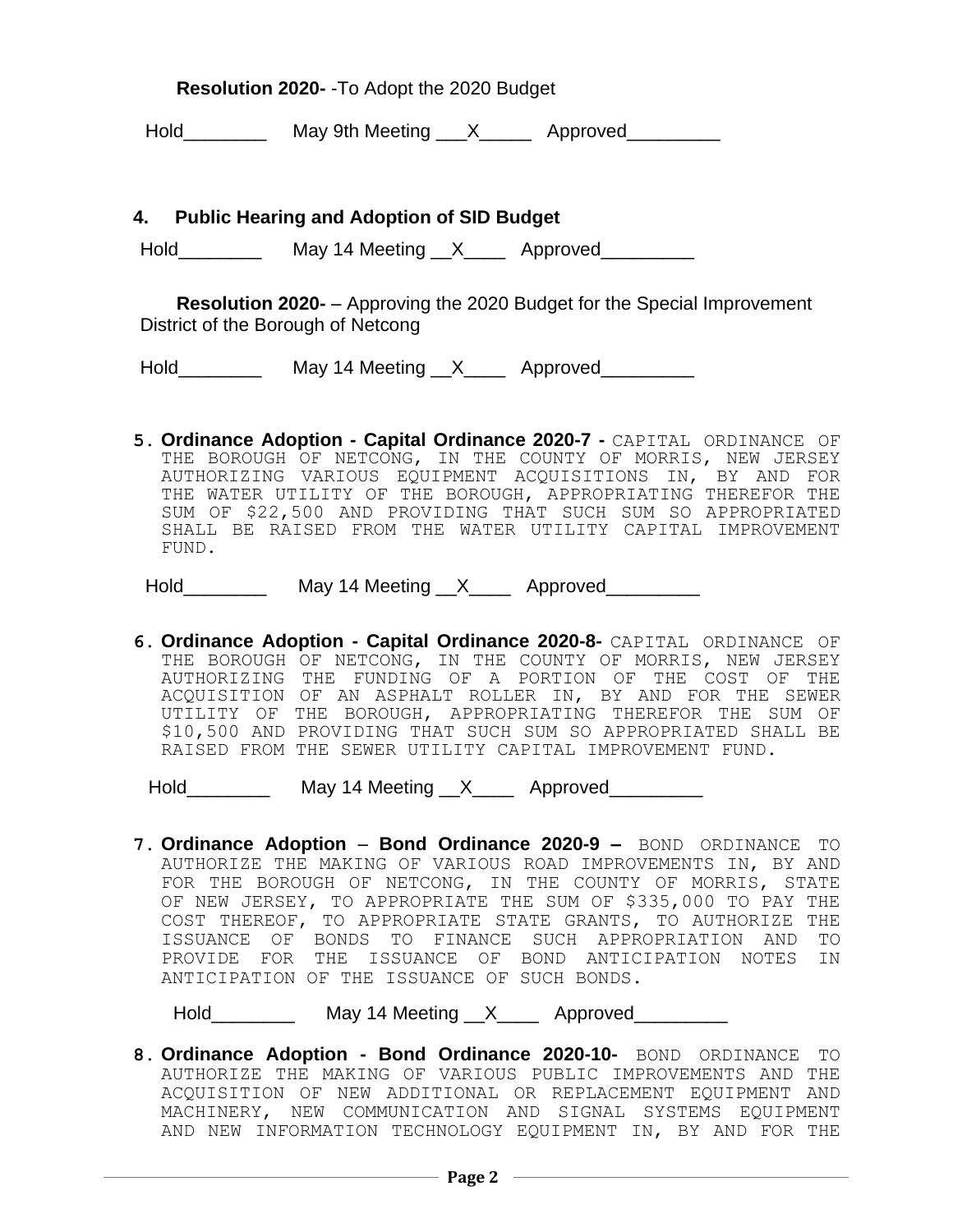BOROUGH OF NETCONG, IN THE COUNTY OF MORRIS, STATE OF NEW JERSEY, TO APPROPRIATE THE SUM OF \$288,200 TO PAY THE COST THEREOF, TO MAKE A DOWN PAYMENT, TO AUTHORIZE THE ISSUANCE OF BONDS TO FINANCE SUCH APPROPRIATION AND TO PROVIDE FOR THE ISSUANCE OF BOND ANTICIPATION NOTES IN ANTICIPATION OF THE ISSUANCE OF SUCH BONDS.

**Hold\_\_\_\_\_\_\_\_\_ May 14 Meeting \_\_X\_\_\_\_ Approved\_\_\_\_\_\_\_\_\_** 

**9. Ordinance Adoption - Ordinance 2019-11 -** AN ORDINANCE FIXING THE SALARIES OF CERTAIN OFFICERS AND EMPLOYEES OF THE BOROUGH OF NETCONG, IN THE COUNTY OF MORRIS, STATE OF NEW JERSEY

Hold\_\_\_\_\_\_\_\_\_\_ May 14 Meeting \_\_X\_\_\_\_ Approved\_\_\_\_\_\_\_\_\_

- **10. Correspondence** Email from Ben Dellamo Shop Rite
- **11. Old Business –** None

**12. New Business –** Appointment of Austin Popelka Firefighter for Fire Co. No.2

**13.New Business –** Appointment of Ralph Nastro Firefighter for Fire Co. No.2

**14. Resolution 2020-** Authorizing the Acquisition of Seven Desktop Computers for the Netcong Police Department

Hold\_\_\_\_\_\_\_\_\_\_\_ May 14 Meeting \_\_X\_\_\_\_\_ Approved\_\_\_\_\_\_\_\_\_

**15. Resolution 2020-**Authorizing the Acquisition of Four Tablet Computers for the Netcong Police Department

Hold May 14 Meeting X Approved

**16. Resolution 2020**-Authorizing the Acquisition of a Utility Vehicle for the Department of Public Works Through the Educational Services Commission of New Jersey Co-Op #65MCESCCPS

Hold May 14 Meeting X Approved

**17. Resolution 2020**-Authorizing the Acquisition of Two Electronic Message Boards Through the Somerset County Cooperative Pricing System Contract CC-0099- 19

Hold May 14 Meeting X Approved